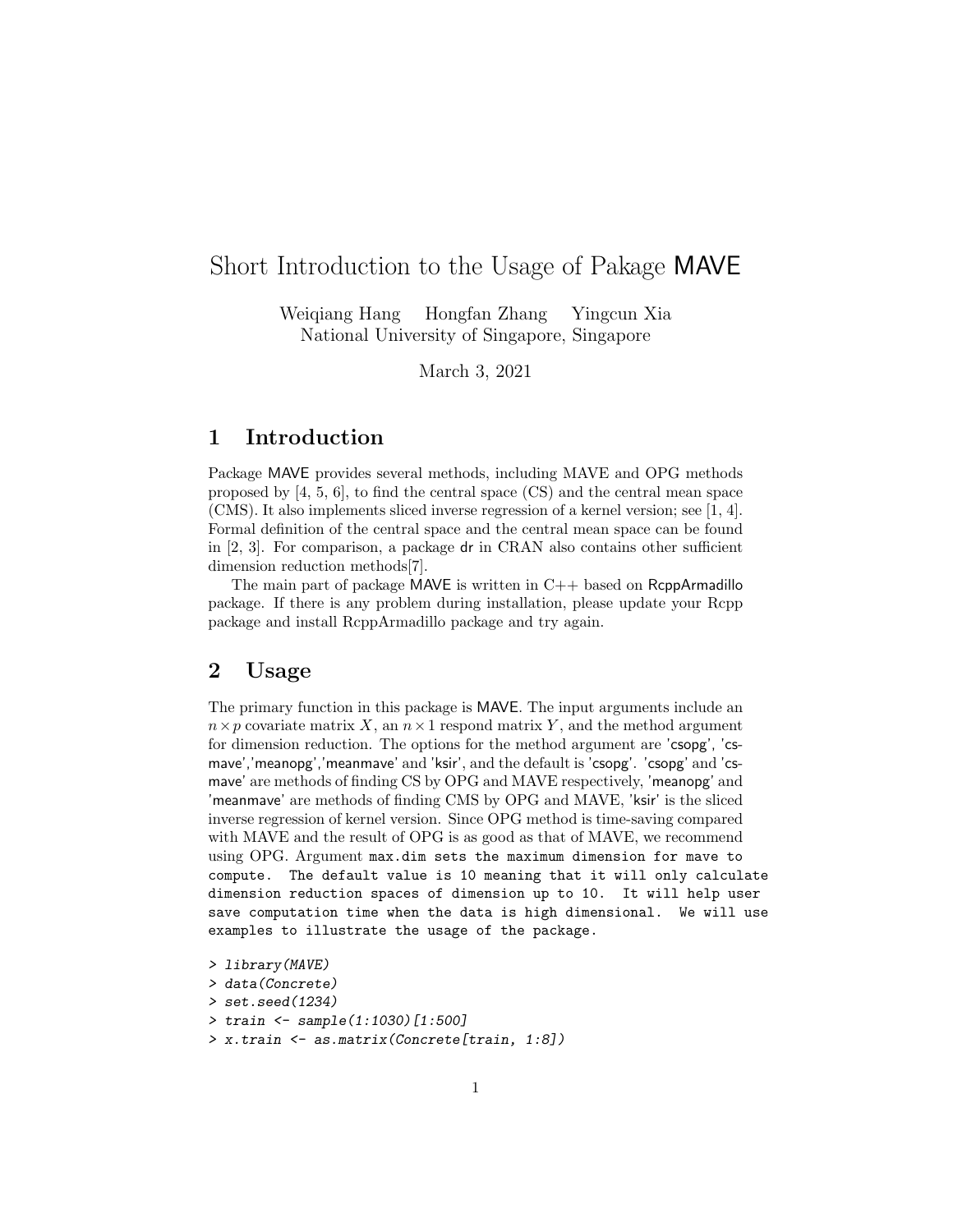```
> y.train <- as.matrix(Concrete[train, 9])
> x.test <- as.matrix(Concrete[-train, 1:8])
> y.test <- as.matrix(Concrete[-train, 9])
> dr.mave <- mave(y.train~x.train,method = 'MEANOPG', max.dim = 8)
> dr.mave
```

```
Call:
mave(formula = y.train \tilde{ } x.train, method = "MEANOPG", max.dim = 8)
```
central mean space of dimensions 1 2 3 4 5 6 7 8 are computed

The object returned by mave or mave.compute contains information of call, data and basis matrices of dimension reduction spaces with different dimensions. The basis matrix of a given dimension, 2, for example, can be obtained by

 $>$  dir2  $<-$  coef(dr.mave, dim = 2)

Then the reduced data is obtained from original data multiplied by the basis matrix of dimension reduction space. The reduced data can be calculated by mave.data. The following is an example to apply mars in pacakge mda to the reduced data for prediction.

```
> library(mda)
> x. train.mac \leftarrow have.data(dr.mac, x = x. train, dim = 2)> x.test.maxe < - mave.data(dr.mave, x = x.test, dim = 2)
> model.mars <- mars(x.train.mave, y.train, degree=2)
> y.pred.mars <- predict(model.mars, x.test.mave)
> mean((y.pred.mars - y.test) \hat{ } 2)
```

```
[1] 113.0373
```
For convenience, the package provides predict to implement the above procedure with some modifications. The argument degree will be passed to mars which specifies the maximum interaction degree. More arguments like thresh or penalty can be passed to mars by placing them after dim in the predict method.

> y.pred <- predict(dr.mave, newx = x.test, dim = 2, degree = 2)  $>$  mean((y.pred - y.test)  $\hat{ }$  2)

[1] 88.48931

In MAVE package of version 1.3.8, mave function allows mutiple reponse, which means that argument  $y$  can a  $n \times q$  matrix. mave.dim implements the selection of dimension of the CS or CMS discussed in section ??. It returns an object with additional information of cross-validation values of different dimensions. Below is a simple example to illustrate its usage.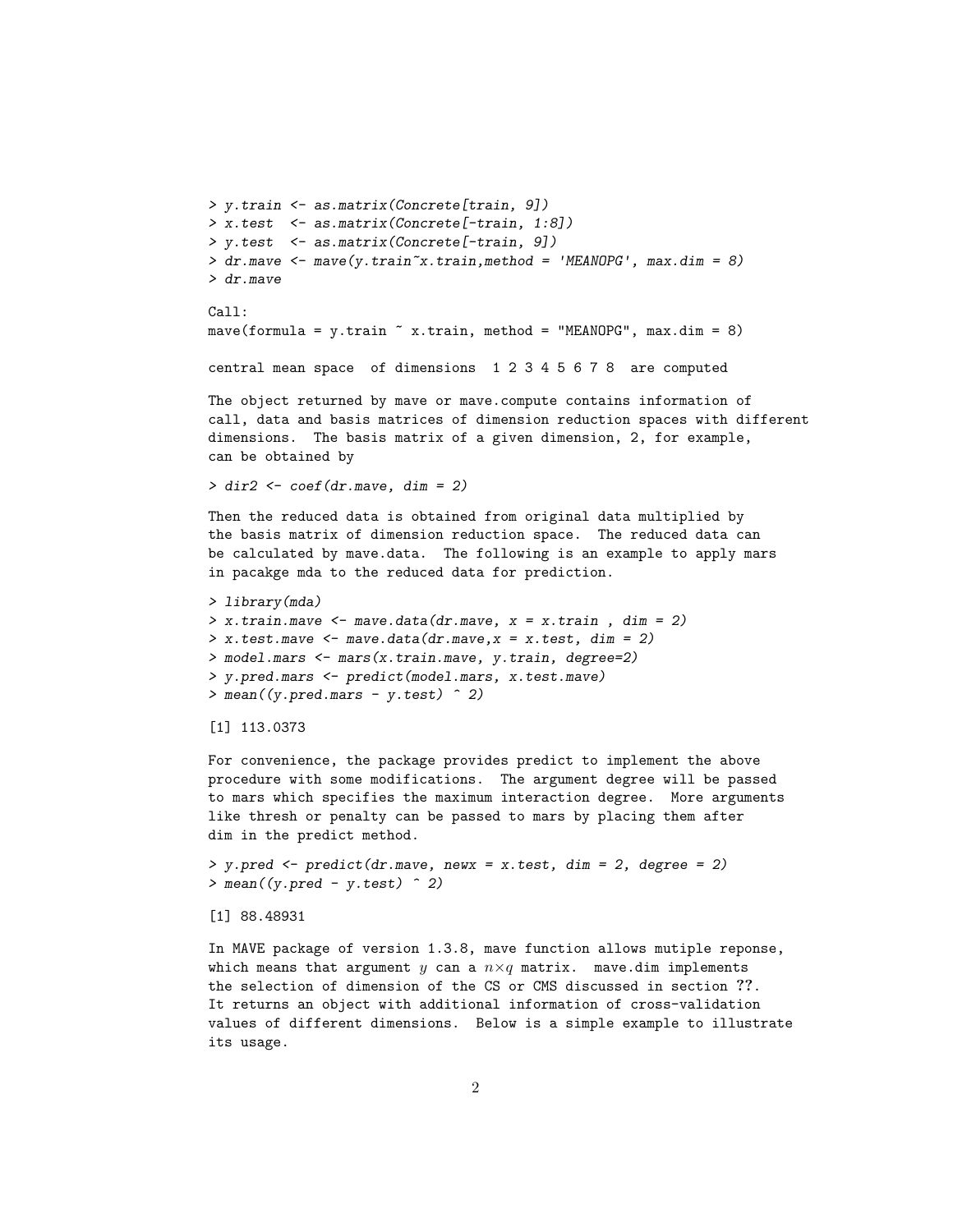```
> set.seed(12345)
> n=800
> x \leftarrow matrix( {rnorm(n*5), n, 5} )> beta1 <- matrix(c(0.717,0.717,0,0,0))
> beta2 <- matrix(c(0,0,0.717,0.717,0))
> beta3 <- matrix(c(0,0,0,0,1))> err1 \leftarrow matrix(rnorm(n))
> err2 < - matrix(rnorm(n))> y1 \leq -as.matrix((x \frac{9}{6} x) \leq -at) / (1 + 2 * (x \frac{9}{6} x) \leq -at) - (x \frac{9}{6} x) \leq -at) + (x %*) beta3) * err1)
> y2 \leftarrow as.matrix(x\%*\%beta3)^2) + err2> y = \text{cbind}(y1, y2)> dr.mave <- mave(y<sup>x</sup>, method = 'CSOPG')
> dr.mave.dim <- mave.dim(dr.mave)
> dr.mave.dim
Call:
mave.dim(dr = dr.mave)The cross-validation is run on dimensions of 0 1 2 3 4 5
Dimension 0 1 2 3 4 5
CV-value 0.29 0.26 0.24 0.25 0.26 0.27
The selected dimension of central space is 2
```
The code below can be used to find the selected dimension with minimum cross-validation value.

> which.min(dr.mave.dim\$cv)

[1] 2

From the result, the estimated dimension reduction space with dimension 3 has the minimum cross-validation value. The estimated basis vectors of CS of dimension 3 can be accessed by coef method. From the result, the estimated basis vector falls in the linear space generated by  $(\beta_1, \beta_2, \beta_3)$ with small deviation. Although in this example, the estimated basis vectors are close to  $(\beta_1, \beta_2, \beta_3)$ , we should note that the original basis vectors like  $(\beta_1, \beta_2, \beta_3)$  are unidentifiable, only the space generated by the the original basis vectors is identifiable.

> coef(dr.mave,dim=3)

| dir1                                    | dir2 | dir3 |
|-----------------------------------------|------|------|
| x1 -0.002290743 0.71487066 -0.12210258  |      |      |
| x2 0.005650579 0.69502519 -0.01138889   |      |      |
| x3 -0.006105577 -0.07085736 -0.63225614 |      |      |
| x4 0.034851445 -0.02713024 -0.76417882  |      |      |
| x5 0.999355253 0.01196297 0.03527250    |      |      |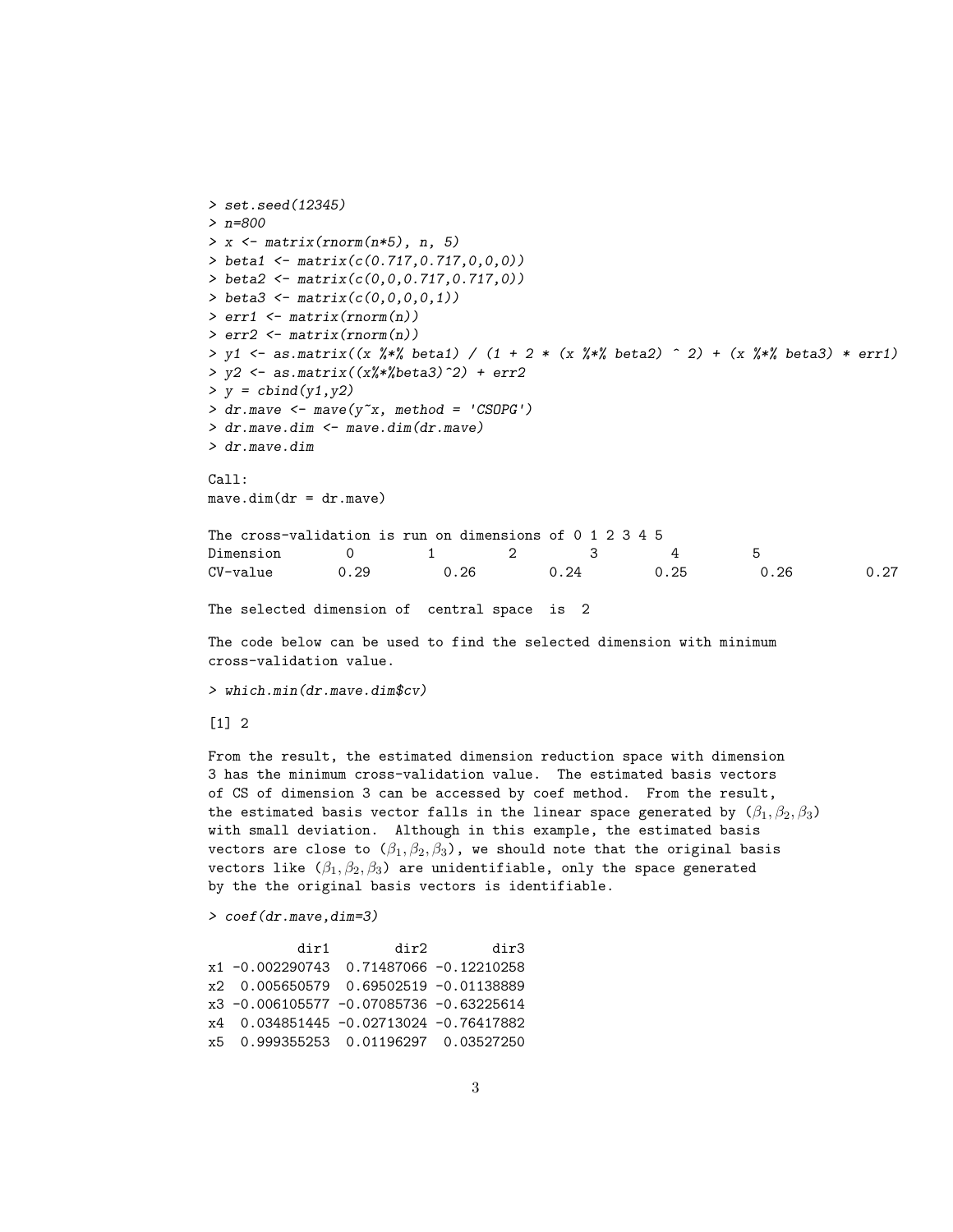```
In MAVE package of version 1.3.8, we use screening method to select
import variables in high dimensional data. The default number of variables
retained after screening is n/\log(n). The following is an example about
it.
> set.seed(12345)
> n < -200> p \le -500> x \leftarrow matrix( {rnorm(n*p), n, p} )> y \leftarrow x[, 1] + x[, 2] + \text{norm}(n)> dr.mave <- mave(y^xx, method = 'MEANOPG')
screening method is using to select import variables.
> dr.mave.dim <- mave.dim(dr.mave)
> dr.mave.dim
Call:
mave.dim(dr = dr.mave)The cross-validation is run on dimensions of 0 1 2 3 4 5 6 7 8 9 10
Dimension 0 1 2 3 4 5 6 7
```
CV-value 1.47 0.73 0.62 0.63 0.74 0.87

The selected dimension of central mean space is 2

## References

- [1] Li, K. C. (1991). Sliced inverse regression for dimension reduction. Journal of the American Statistical Association, 86(414), 316-327.
- [2] Cook, R.D.(1998), Regression Graphics. New York: Wiley
- [3] Cook, R. D., and Li, B. (2002). Dimension reduction for conditional mean in regression. Annals of Statistics, 455-474.
- [4] Xia, Y., Tong, H., Li, W. K., and Zhu, L. X. (2002). An adaptive estimation of dimension reduction space. Journal of the Royal Statistical Society: Series B (Statistical Methodology), 64(3), 363-410.
- [5] Xia, Y. (2007) A constructive approach to the estimation of dimension reduction directions. Annals of Statistics, 35(3), 2654-2690